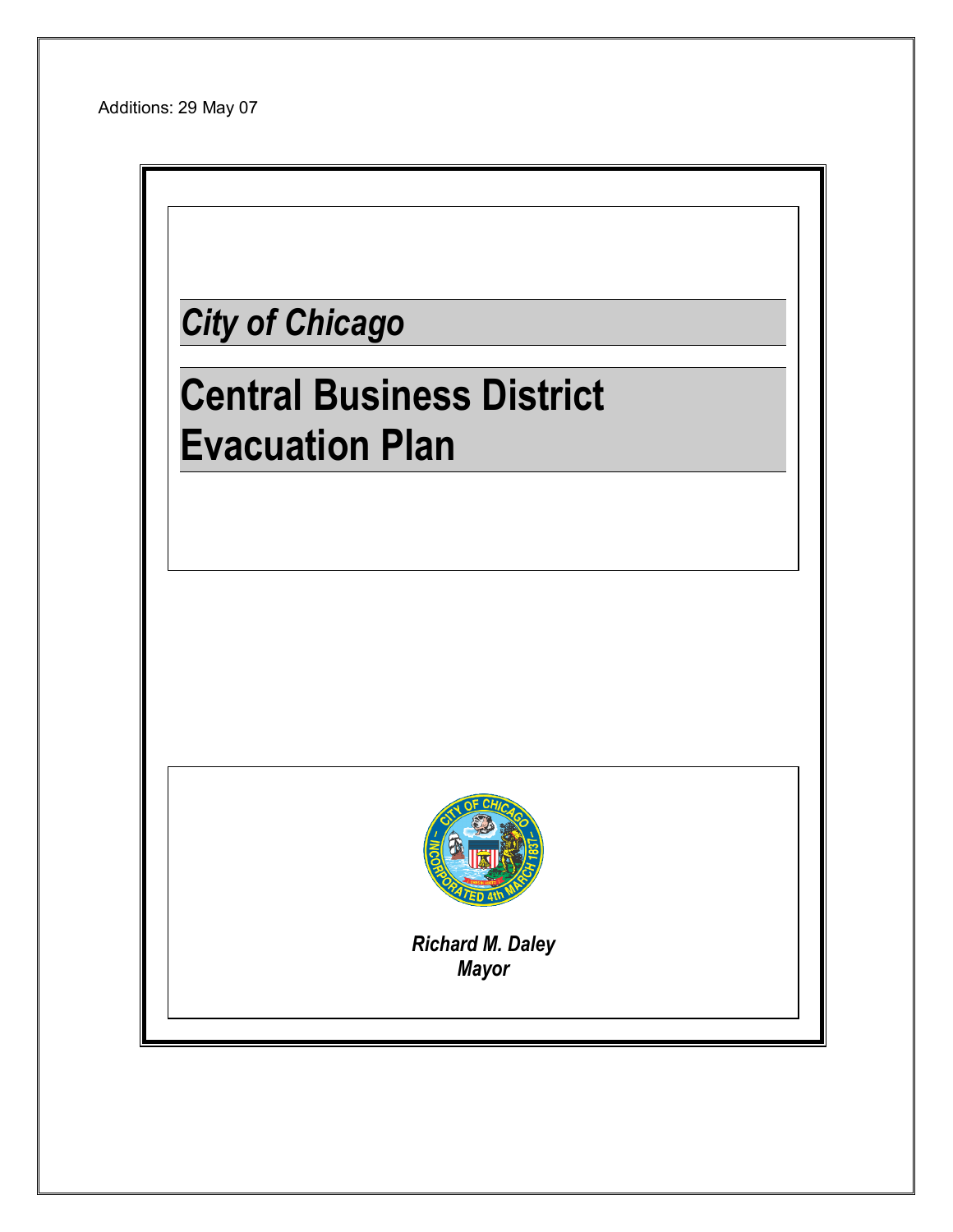# **Participating Agencies**

| <b>Primary Agency:</b>      | <b>Chicago Police Department</b>                                                                                                                                                                                                                                                                                                                                                                                                                                                                                                                                                                                                                                                                                                                                                  |
|-----------------------------|-----------------------------------------------------------------------------------------------------------------------------------------------------------------------------------------------------------------------------------------------------------------------------------------------------------------------------------------------------------------------------------------------------------------------------------------------------------------------------------------------------------------------------------------------------------------------------------------------------------------------------------------------------------------------------------------------------------------------------------------------------------------------------------|
| <b>Coordinating Agency:</b> | Office of Emergency Management & Communications                                                                                                                                                                                                                                                                                                                                                                                                                                                                                                                                                                                                                                                                                                                                   |
| <b>Support Agencies:</b>    | <b>City Departments &amp; Sister Agencies</b><br><b>Chicago Fire Department</b><br>Chicago Office of the Mayor/Mayor's Press Office<br><b>Chicago Department of Streets &amp; Sanitation</b><br>Chicago Department of Transportation<br>Chicago Department of Fleet Management<br>Chicago Department on Aging<br>Mayor's Office for People with Disabilities<br><b>Chicago Department of Human Services</b><br><b>Chicago Transit Authority</b><br><b>External Agencies &amp; Other Governments</b><br>Metra<br>Illinois Department of Transportation<br><b>Illinois State Police</b><br>Illinois Emergency Management Agency<br><b>Cook County Sheriff's Police</b><br>Cook County Emergency Management Agency<br>American Red Cross of Greater Chicago<br><b>Salvation Army</b> |

### **Purpose**

At any time, a major emergency may require the evacuation of the Central Business District (CBD), the boundaries of which are Division Street on the north, Roosevelt Road on the south, Lake Michigan on the east, and Halsted Street on the west.

This Plan is written to define, for all appropriate City departments, sister agencies, and external partners, the City of Chicago's evacuation levels and evacuation operations, and describe the responsibilities of all participating agencies.

OEMC is responsible for maintaining this plan*,* which was written and is updated with the participation of critical City departments, sister agencies, and key external participants. The City's planning cycle includes plan development, conducting training and exercises to test its assumptions and procedures, and making revisions of the Plan on an annual basis based on the lessons learned from exercises and experience here and around the world.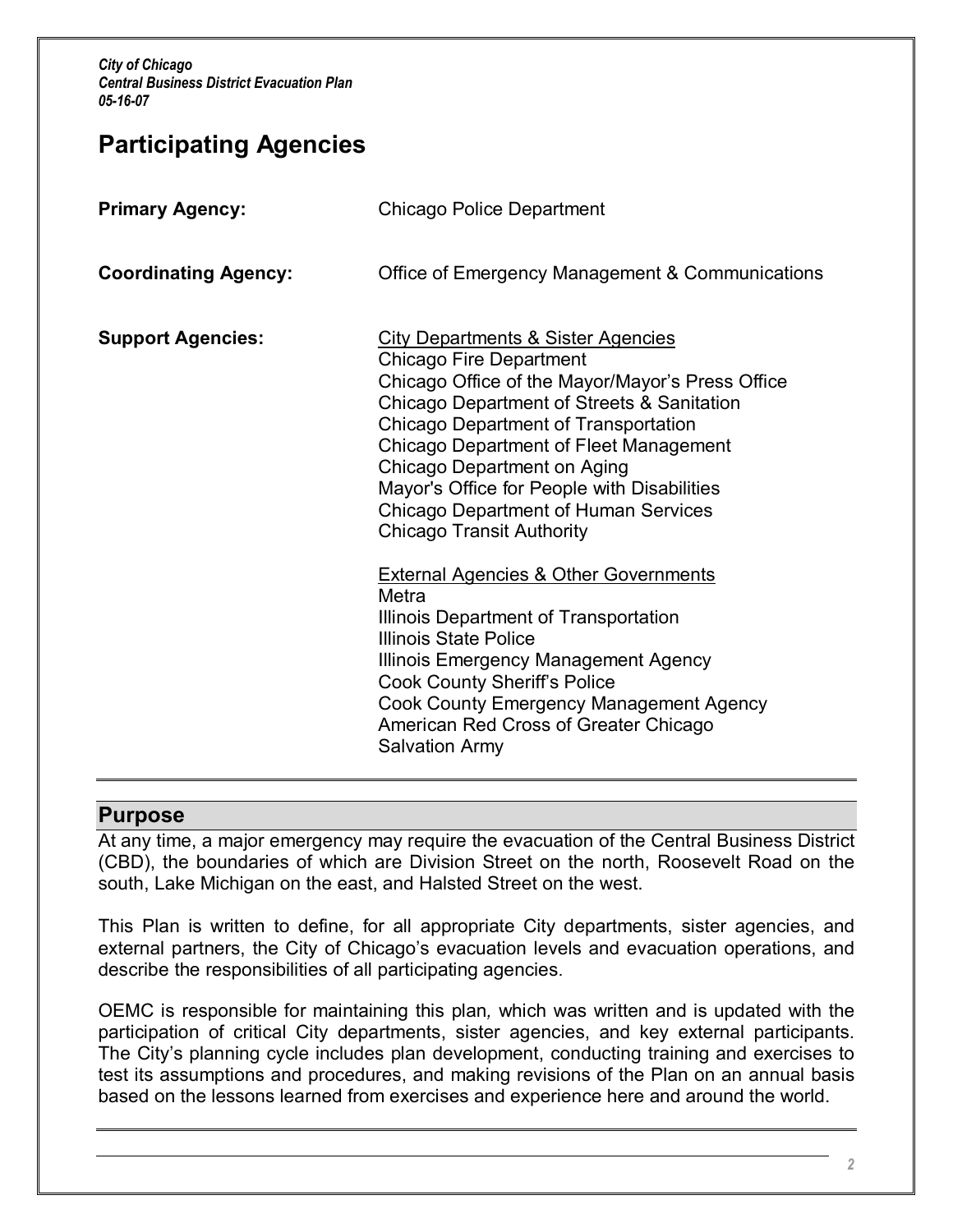### **Evacuation Authority**

The Illinois Emergency Management Agency Act (20 ILCS 3305/7) provides the Governor of Illinois the emergency powers to:

- **EXECOMMENT RETA** Recommend the evacuation of all or part of the population from any stricken or threatened area within the State;
- **Prescribe routes, modes of transportation, and destinations in connection with the** evacuation; and
- Control ingress and egress to and from a disaster area, the movement of persons within the area, and the occupancy of premises therein.

The Mayor of the City of Chicago may **recommend** an evacuation, rather than **require** one.

### **Evacuation Objectives**

- · Identify the emergency incident or threat and the immediate danger area.
- · Notify people in the immediate area about the danger and inform them of the steps they need to take for an effective evacuation.
- · Notify people outside the immediate danger area to shelter-in-place and/or other appropriate actions to take until notified by City agencies.
- · Protect the health and safety of evacuees.
- Provide transportation resources.
- · Facilitate emergency resources for people who have evacuated the immediate danger area.
- · Conduct response and recovery operations, if necessary, in coordination with the evacuation.
- · Monitor the emergency incident or threat, and modify the evacuation activities accordingly.
- Establish thorough "re-entry" procedures, a smooth transition from evacuation (response) to re-entry (recovery), which will reduce the physical, psychological, and financial impact of an emergency incident on our city.

### **Assembly & Transportation Centers**

Assembly & Transportation Centers (ATC) may be activated by the OEMC, based on the size and scope of the incident. An ATC is an area or building designated to serve as a "way station" for evacuees. It is used to organize and link up pedestrian evacuees with public transportation assets, to provide basic first aid and water, to perform limited decontamination, and to determine if evacuees need overnight shelter.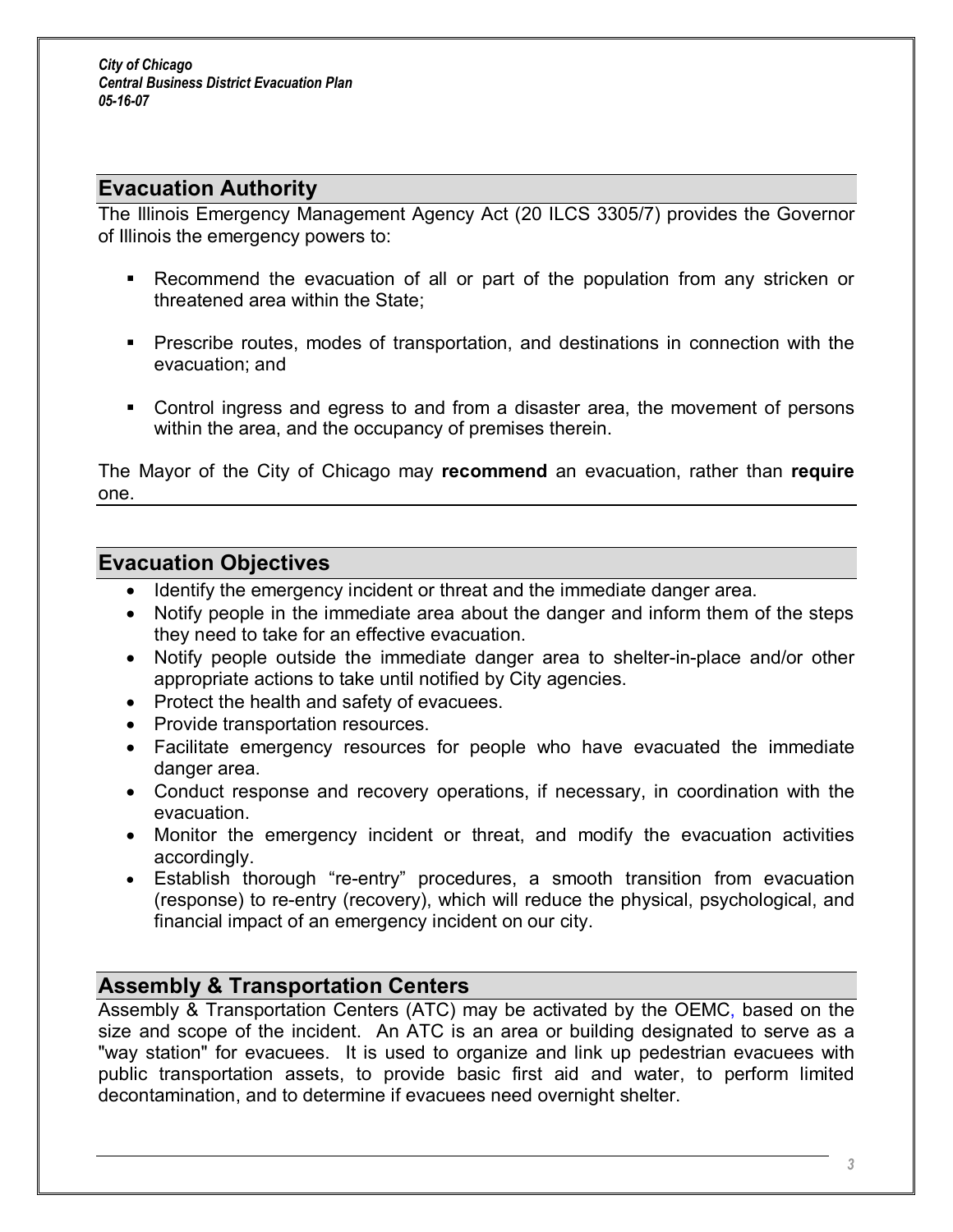In coordination with the CTA Central Business District Evacuation Plan, ACTs are located so that available transportation assets can be directed toward these locations to further assist evacuees.

- **CPD and other law enforcement personnel will provide security at these facilities.**
- Chicago Department of Human Services, American Red Cross, and/or Salvation Army personnel will provide support services and basic medical care at these facilities.

### **Sheltering**

Depending on the emergency, many evacuees may not be able to return to their homes quickly after an evacuation of the CBD. Existing shelters in and around the City of Chicago (hotels, motels or community centers previously designated by the Chicago Department of Human Services, the American Red Cross of Greater Chicago, the Salvation Army and other agencies) will be activated to accommodate these evacuees. CPD or other law enforcement personnel will provide security at these facilities, as appropriate.

### **Evacuation Levels**

### **Evacuation Level I**

A Level I evacuation is similar to a **rush-hour egress**. There is no **immediate** danger. Level I requires local resources already in place throughout the CBD, with an increase in CTA and Metra services. The public moves freely in and around the CBD.

|                       | No casualties or direct threat to life    |
|-----------------------|-------------------------------------------|
| <b>Conditions</b>     | No incident site or direct threat to life |
|                       | No public panic                           |
|                       | No public announcement of an emergency    |
| <b>Event Examples</b> | <b>CBD Power Outage</b>                   |
|                       | Perceived threat to Chicago               |

| <b>Participating</b><br><b>Agency</b>                      | <b>Immediate</b><br><b>Response</b> | Event<br>+2 Hours | Event<br>+8 Hours |
|------------------------------------------------------------|-------------------------------------|-------------------|-------------------|
| Chicago Office of Emergency Management &<br>Communications |                                     |                   |                   |
| <b>Chicago Police Department</b>                           |                                     |                   |                   |
| The Salvation Army                                         |                                     |                   |                   |
| Chicago Fire Department                                    |                                     |                   |                   |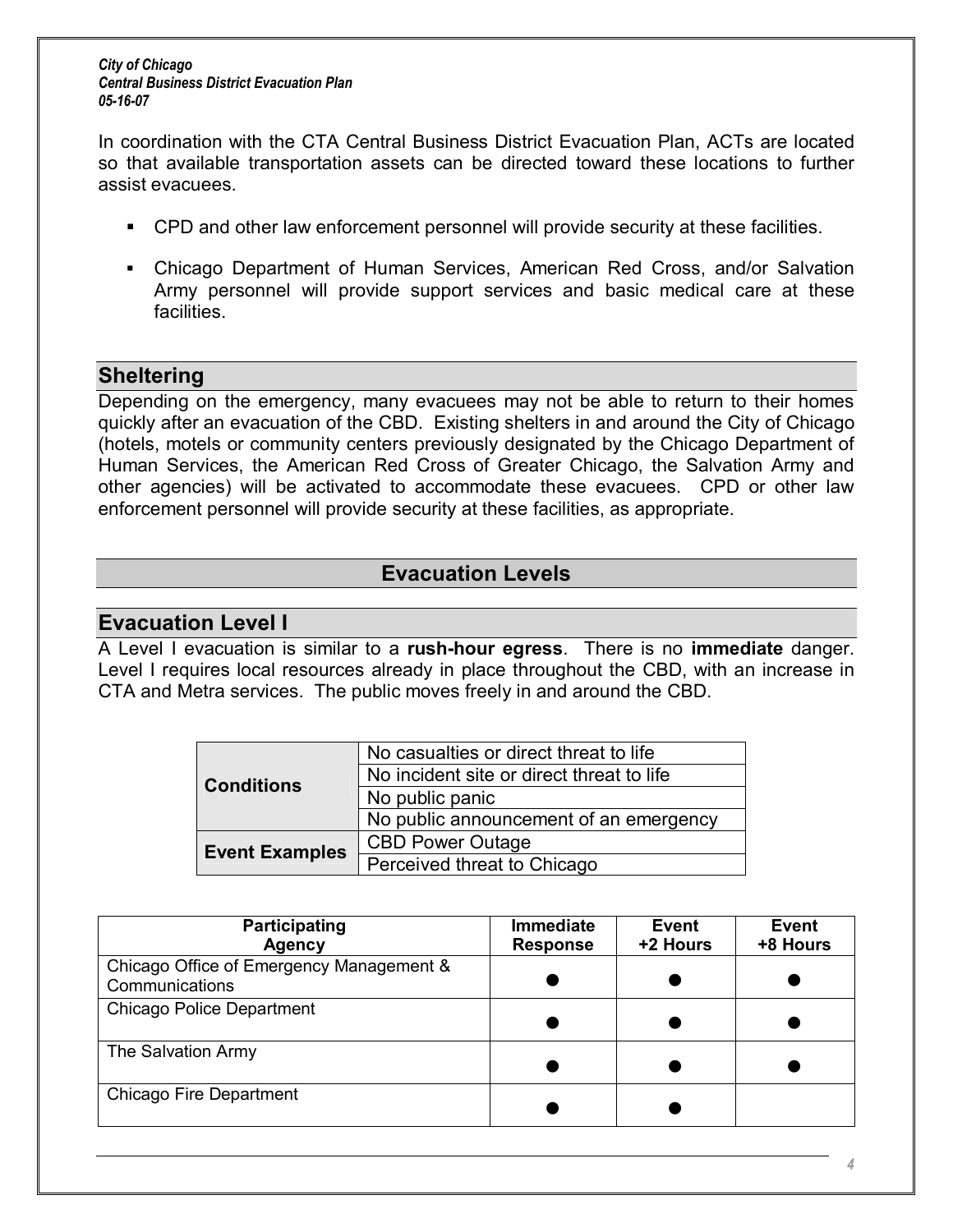| <b>Chicago Transit Authority</b>            |  |  |
|---------------------------------------------|--|--|
| Metra                                       |  |  |
| Chicago Department on Aging                 |  |  |
| Mayor's Office for People with Disabilities |  |  |
| Chicago Department of Streets & Sanitation  |  |  |
| Chicago Department of Transportation        |  |  |
| Illinois Department of Transportation       |  |  |
| <b>American Red Cross</b>                   |  |  |
| Chicago Department of Human Services        |  |  |

## **Evacuation Level II**

A Level II evacuation requires additional resources from outside the CBD, and requires establishing hot zone and cold zone perimeters. The hot zone will be used for safety and security during an ongoing event, and the cold zone will designate a broader access control area to insulate the hot zone perimeter. During a Level II event, some spontaneous evacuation can be expected. Deployment and diversion of transportation assets will be based upon time of day, type of event, and location. At this level, the Joint Operations Center will be activated.

|                       | Existent, identifiable, containable threat to life/casualties (not |
|-----------------------|--------------------------------------------------------------------|
|                       | chemical or biological)                                            |
| <b>Conditions</b>     | <b>Limited Casualties</b>                                          |
|                       | <b>Clear Incident Perimeter</b>                                    |
|                       | Public confusion/Imperfect Information                             |
|                       | Limited self-evacuation                                            |
|                       | Single building catastrophic event                                 |
| <b>Event Examples</b> | Major gas leak or fire                                             |
|                       | Large fire or explosion (accidental or intentional)                |

| Participating                                              | <b>Immediate</b> | Event    | Event    |
|------------------------------------------------------------|------------------|----------|----------|
| Agency                                                     | <b>Response</b>  | +2 Hours | +8 Hours |
| Chicago Office of Emergency Management &<br>Communications |                  |          |          |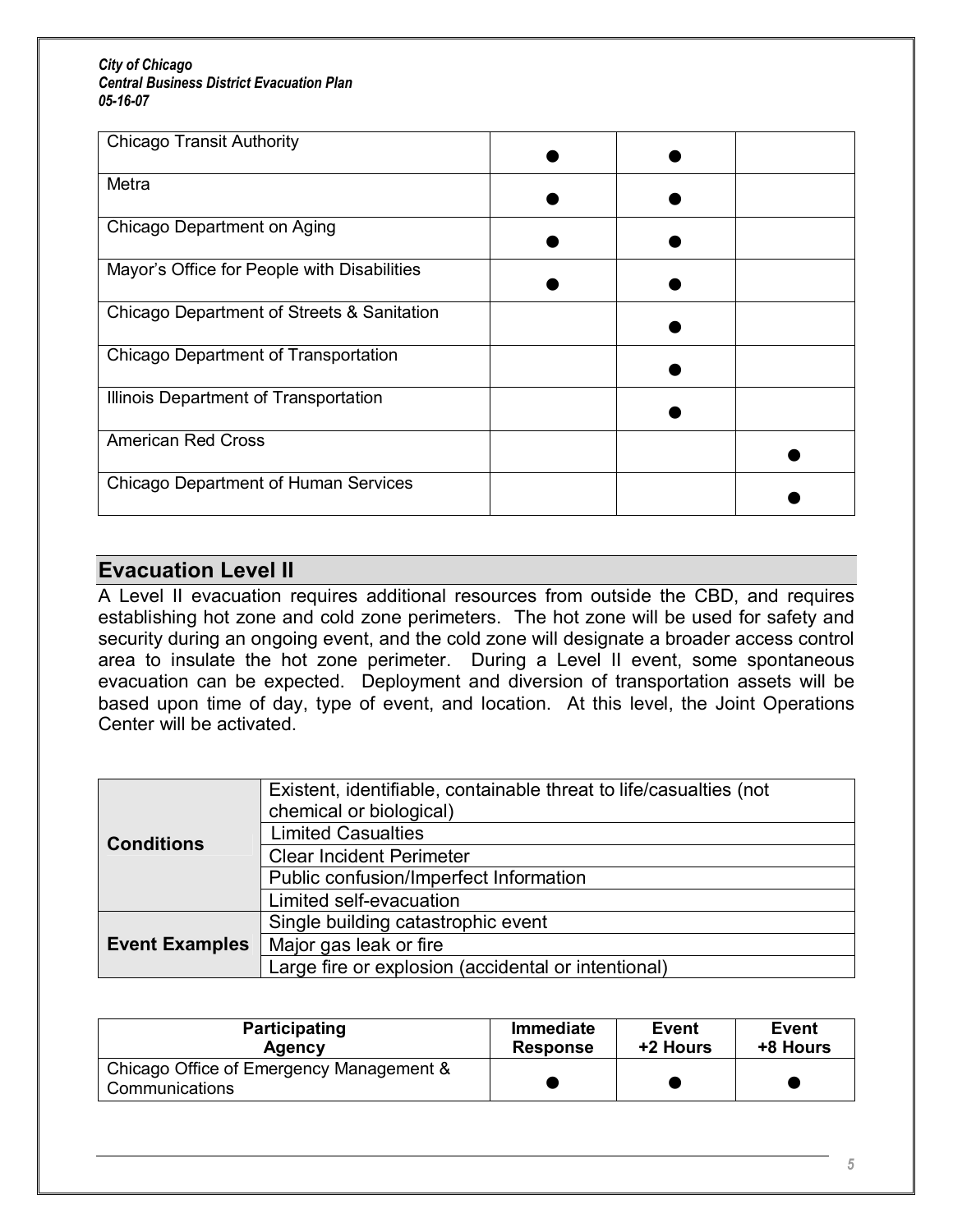| <b>Chicago Police Department</b>            |  |  |
|---------------------------------------------|--|--|
| Chicago Fire Department                     |  |  |
| Chicago Department of Streets & Sanitation  |  |  |
| Chicago Department of Transportation        |  |  |
| The Salvation Army                          |  |  |
| <b>Chicago Transit Authority</b>            |  |  |
| Metra                                       |  |  |
| Chicago Department on Aging                 |  |  |
| Mayor's Office for People with Disabilities |  |  |
| <b>Cook County Sheriff's Police</b>         |  |  |
| Illinois State Police                       |  |  |
| Illinois Department of Transportation       |  |  |
| <b>Chicago Department of Human Services</b> |  |  |
| Illinois Emergency Management Agency        |  |  |
| <b>American Red Cross</b>                   |  |  |

### **Evacuation Level III**

A Level III evacuation will require extensive support from outside agencies and resources. The JOC will be activated. Events necessitating a Level III evacuation will result in a large number of spontaneous evacuees. A large outer perimeter will be established, as well as a fluid inner perimeter. Both of these perimeters are event-specific. Transportation and mass care resources will be activated as well as local, regional and state law enforcement and first responder assets. The outer perimeter may include closure or redirection of area expressways, and main arterial streets.

| <b>Conditions</b>             | Secondary incident after any level I or II event           |
|-------------------------------|------------------------------------------------------------|
|                               | Severe damage                                              |
| General, widespread confusion |                                                            |
|                               | No transportation (personal or public) movement in the CBD |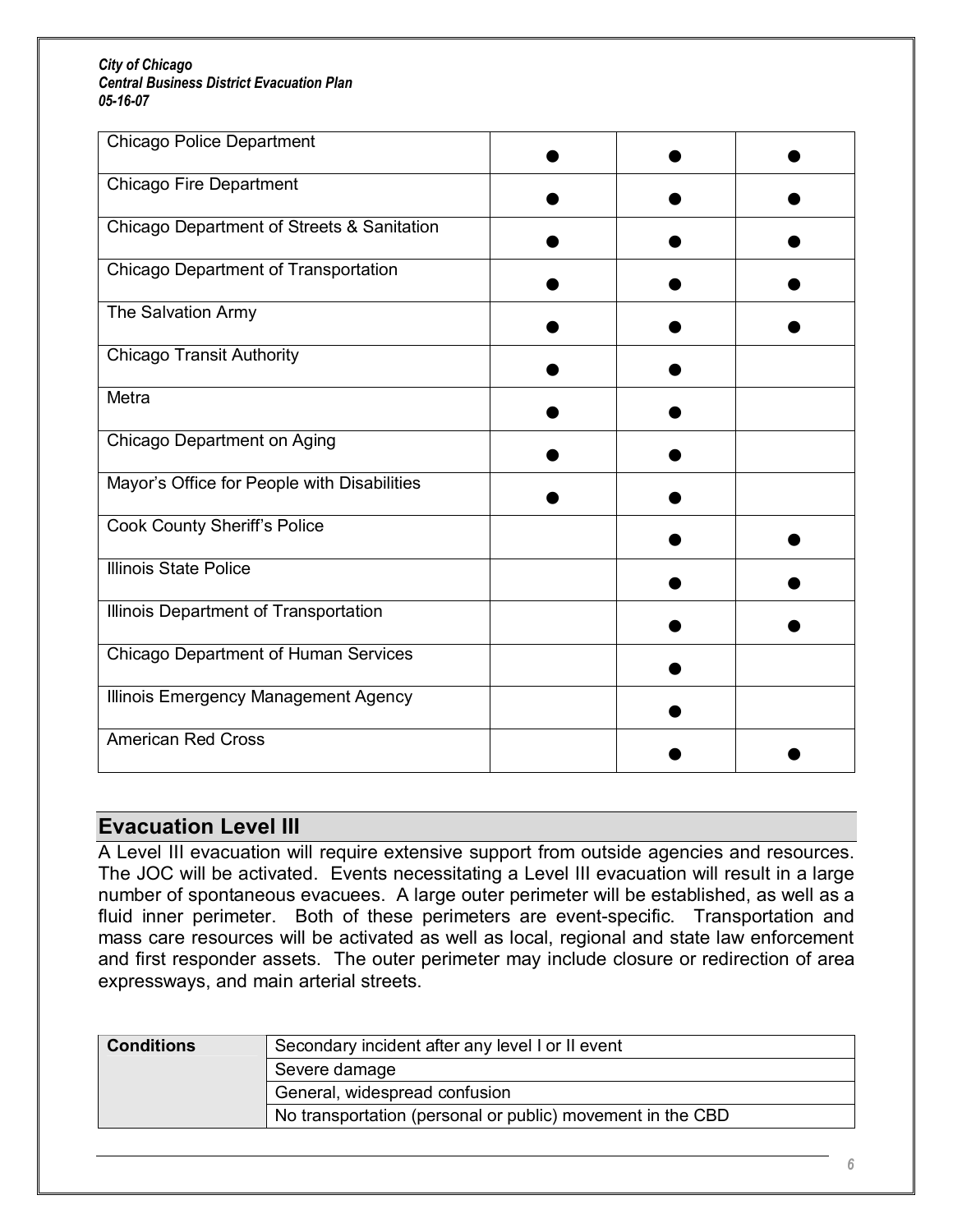|                                         | Limited ingress/egress for emergency vehicles                          |  |
|-----------------------------------------|------------------------------------------------------------------------|--|
|                                         | High number of casualties                                              |  |
|                                         | CBRN or hazmat - uncontained                                           |  |
| Extensive need for temporary sheltering |                                                                        |  |
|                                         | Extensive spontaneous evacuation                                       |  |
|                                         | September 11, 2001 terrorist attacks                                   |  |
|                                         | Oklahoma City bombing                                                  |  |
| <b>Event Examples</b>                   | Large explosions and subsequent fires of man-made or of unknown origin |  |
|                                         | Detection of CBRN agents in the CBD                                    |  |
|                                         | Multiple vehicle bombs                                                 |  |
|                                         | Large HazMat of unknown origin                                         |  |

| <b>Participating</b><br><b>Agency</b>       | <b>Immediate</b><br><b>Response</b> | <b>Event</b><br>+2 Hours | <b>Event</b><br>+8 Hours |
|---------------------------------------------|-------------------------------------|--------------------------|--------------------------|
| Chicago Office of Emergency Management &    |                                     |                          |                          |
| Communications                              |                                     |                          |                          |
| <b>Chicago Police Department</b>            |                                     |                          |                          |
| <b>Chicago Fire Department</b>              |                                     |                          |                          |
| <b>Chicago Department of Transportation</b> |                                     |                          |                          |
| Chicago Department of Streets & Sanitation  |                                     |                          |                          |
| Illinois Department of Transportation       |                                     |                          |                          |
| The Salvation Army                          |                                     |                          |                          |
| <b>Chicago Transit Authority</b>            |                                     |                          |                          |
| Metra                                       |                                     |                          |                          |
| Chicago Department on Aging                 |                                     |                          |                          |
| Mayor's Office for People with Disabilities |                                     |                          |                          |
| Chicago Department of Fleet Management      |                                     |                          |                          |
| <b>American Red Cross</b>                   |                                     |                          |                          |
| <b>Chicago Department of Human Services</b> |                                     |                          |                          |
| <b>Cook County Sheriff's Police</b>         |                                     |                          |                          |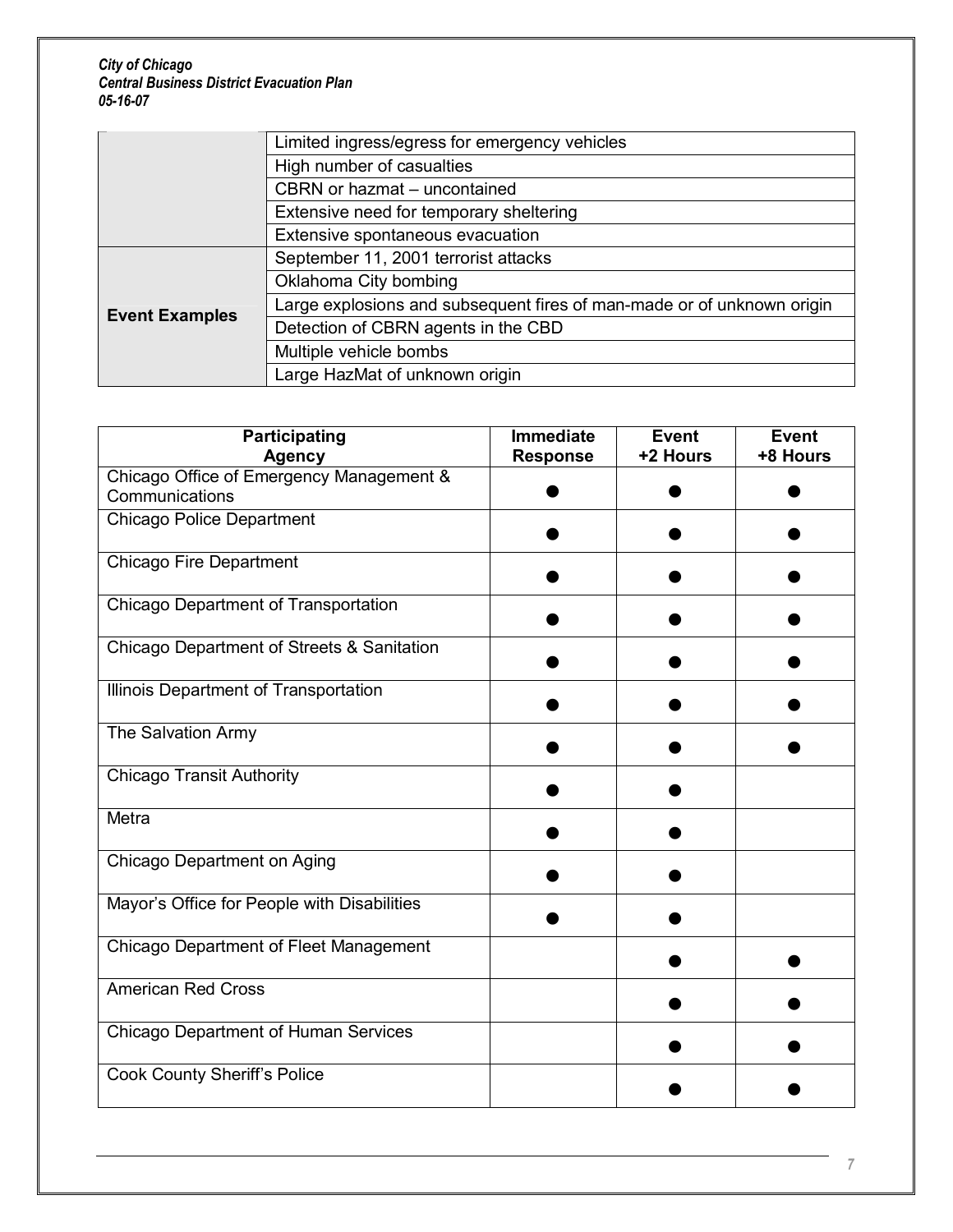| Illinois State Police                   |  |  |
|-----------------------------------------|--|--|
| Illinois Emergency Management Agency    |  |  |
| Cook County Emergency Management Agency |  |  |

## **Activation Protocols**

The **Mayor**, through **OEMC,** initiates activation of this plan.

If necessary, the **Illinois Emergency Management Agency** (IEMA) will be notified by the OEMC of the activation and to request activation of the Illinois Department of Transportation Evacuation Plan for Chicago Central Business District & Chicago Expressway System.

All critical City departments and sister agencies will be notified via the OEMC Operations Center, supported by 311, when the decision to activate the Plan is made. The Cook County Sheriff's Police and the Illinois State Police will also be notified by the Operations Center.

The **Media Affairs Unit** of the **OEMC** will coordinate immediately with the **Mayor's Press Office**, as well as the Public Information Officers of **Police** and **Fire** and all other relevant City departments and sister agencies to prepare and disseminate public information.

### **Emergency Public Information**

- ß During a major emergency, the City of Chicago **must** provide a timely, uniform message to the public.
- **The OEMC** is the coordinating agency for all emergency public information and is responsible for the development and dissemination of a single message through the Joint Information Center (JIC).
- ß The OEMC will coordinate information received from the **Mayor¶s Office**, **CFD**, **CPD**, and other City agencies to develop instructions and recommendations for the public and to provide information to provide information to responders in the field.

The City has several public information procedures and/or tools in place (*see below)* that may be used during an evacuation incident:

- Emergency Alert System (EAS): This system will send a message to all EAS subscriber TV and radio networks in the Chicago market.
- Emergency Telephone Notification System (ETNS): This system will send a recorded message to telephones in a geographically specified area or to a pre-programmed list of contacts.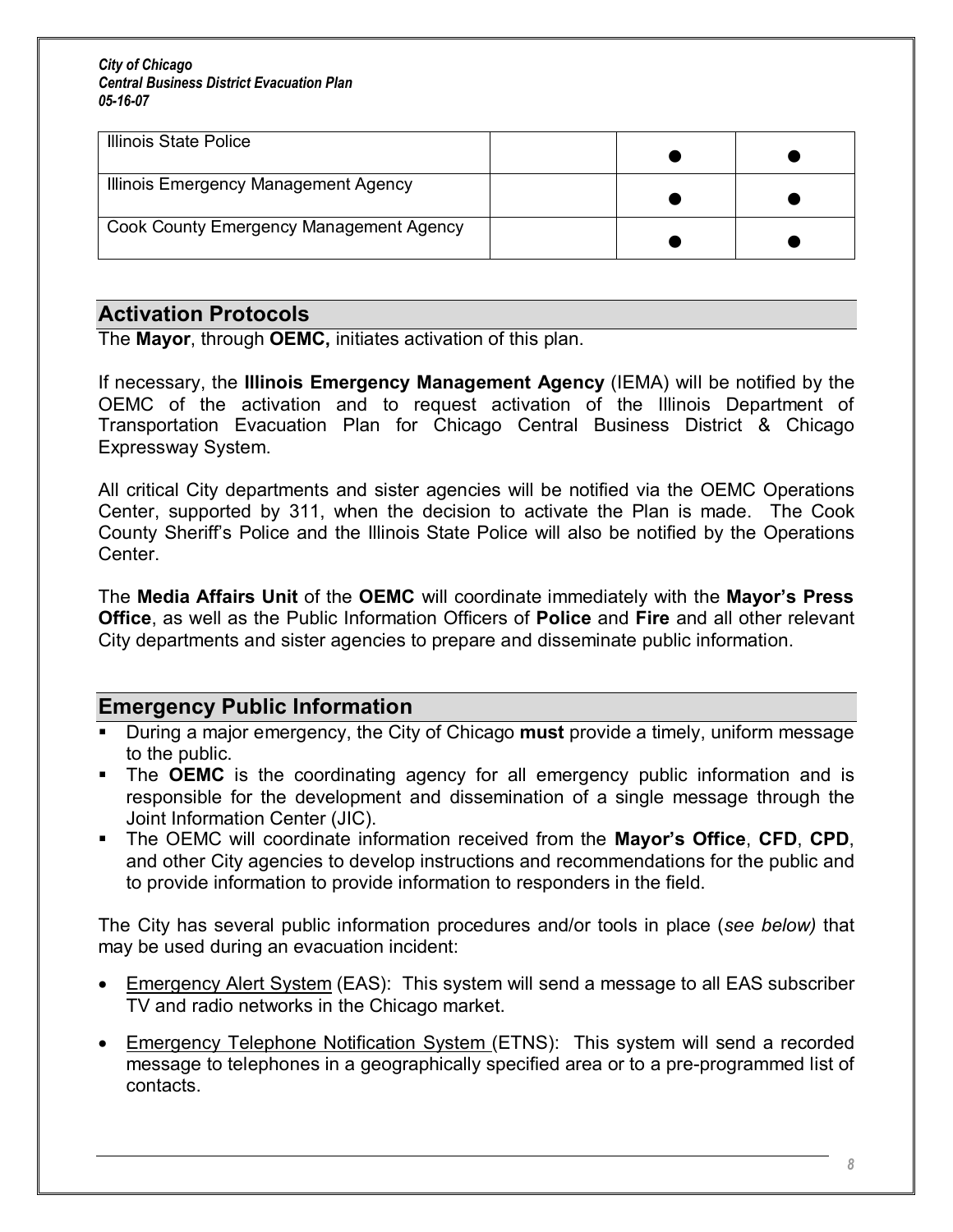- Emergency Information Telephone Bank (877-745-INFO): In case of a major emergency that will require evacuation or sheltering-in-place, instructions will be provided to callers through the telephone bank. OEMC's Executive Director or his/her designee will authorize the activation of the phones depending on information gathered at the scene.
- **EARN** Emergency Alert Radio Network: This system is activated by the Chicago Police Department (001<sup>st</sup> District) and maintained at and by members of the Building Owners and Managers Association (BOMA) to provide emergency notifications to participating members.
- · Private Sector Contacts: The OEMC Operations Center maintains a list with contact information to notify designated representatives of large residential, commercial, financial, industrial, health care facilities, and schools of the need to evacuate or shelterin-place with specific instructions.
- Media: The OEMC Director of Media Affairs and/or designee will immediately notify the media, by developing and distributing a press release based on pre-scripted messages and previously developed incident specific procedures, with periodic updates on the situation.
- · 311 and 911 call-takers and dispatchers.
- · City of Chicago website.
- Emergency vehicles' public address systems.

# **Chicago Police Department\*\***

### **Evacuation Level I**

- Respond to and evaluate the incident
- **KET Maintain civil order during the evacuation**
- **BED Assist in the evacuation of persons with special needs, as available**
- **•** Provide traffic control during evacuation operations and throughout the CBD
- Relay information to OEMC
- ß Maintain safety and security of citizens and property within the affected area
- ß Utilize EARN notification protocols to provide information and instructions to effected buildings

### **Evacuation Level II**

- ß Respond to and evaluate the incident
- **Establish hot zone and cold zone perimeters, modifying perimeters as necessary**
- **KET Maintain civil order during the evacuation**
- **BED Assist in the evacuation of persons with special needs, as available**
- ß Provide vehicular and pedestrian traffic control during and after evacuation operations
- ß Position personnel to utilize vehicle/portable public address systems to provide specific instructions to evacuees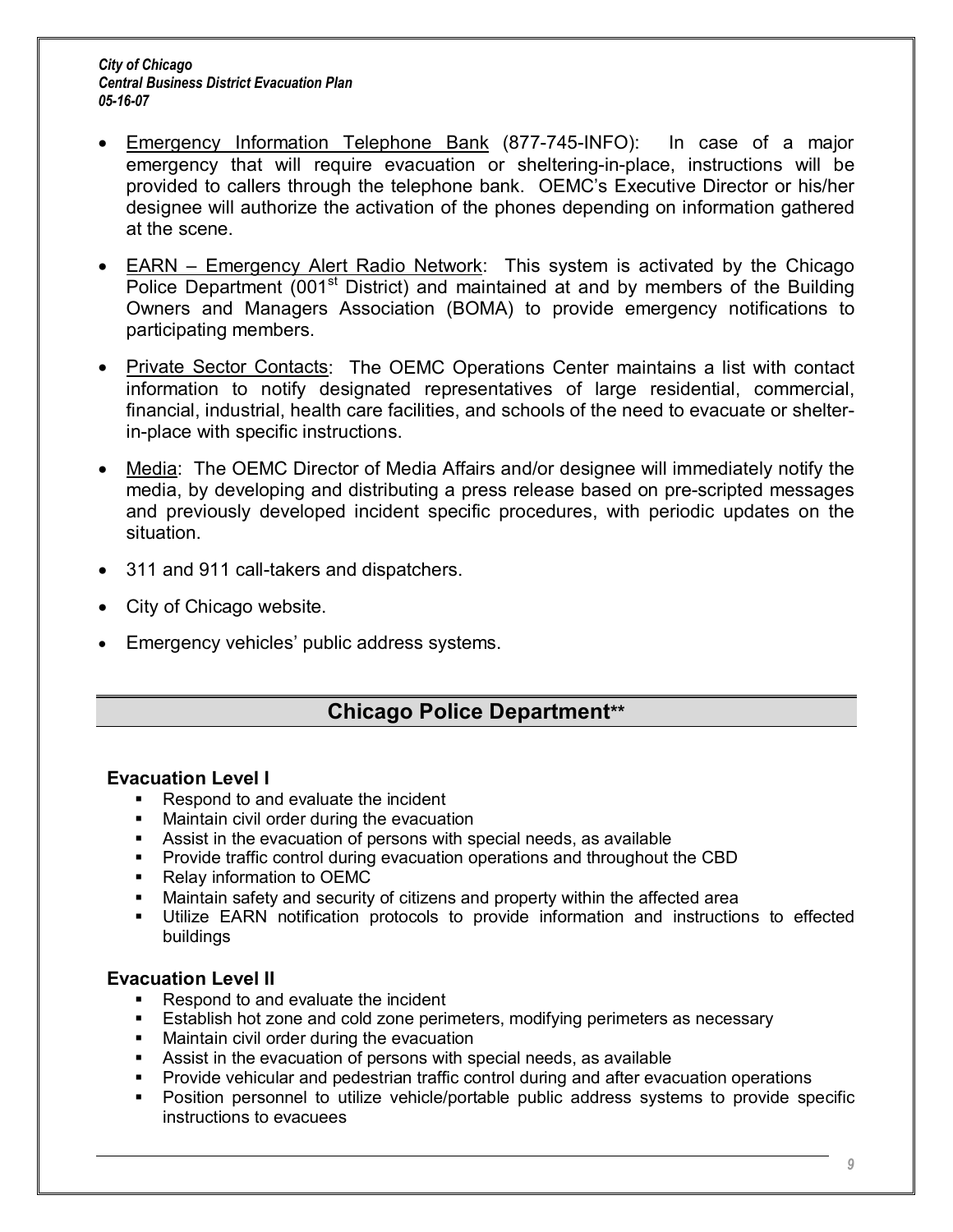- ß Relay information to OEMC/Joint Operations Center
- Provide area, perimeter, and facility security for the evacuated area
- ß Coordinate with state and federal intelligence or investigative teams
- **•** Deploy assets as available or instructed to close downtown expressway ramps
- **•** Coordinate assistance using Cook County Sheriff's Police or Illinois State Police for perimeter or site security, as necessary
- ß Provide security at ATC(s) and/or overnight shelters, if any are activated
- ß Utilize EARN notification protocols to provide information and instructions to effected buildings.
- **B** Assign supervisory personnel to the Unified Command Post at designated site to coordinate field operations

### **Evacuation Level III**

- Respond to and evaluate the incident
- ß Establish hot zone and cold zone perimeters, modifying as necessary
- ß Deploy assets as available for closure of expressway ramps, per the State of Illinois Evacuation Plan for Chicago Central Business District & Chicago Expressway System
- **•** Provide vehicular and pedestrian traffic control during and after evacuation operations
- **BED Assist in the evacuation of persons with special needs, as available**
- ß Position personnel to utilize vehicle/portable public address systems to provide specific instructions to evacuees
- **•** Maintain civil order and safety of citizens in the affected area during and after the evacuation
- ß Relay information to OEMC/Joint Operations Center
- ß Provide area, perimeter, and facility security for the evacuated area
- **EXECT** Initiate staffing assignments to include Assembly & Transportation Centers (ATC) (security, traffic control), downtown train stations (in coordination with Metra), and overnight shelters (security).
- Coordinate assistance using Cook County Sheriff's Police or Illinois State Police for (1) perimeter security, (2) site security, (3) ATC Security & Traffic Control, (4) parking garage closures, or (5) overnight shelter security, as necessary
- ß Coordinate with state and federal intelligence or investigation teams
- ß Utilize EARN notification protocols to provide information and instructions to effected buildings.
- ß Assign supervisory personnel to the Unified Command Post at designated site to coordinate field operations

### \*\* *See CPD Central Business District Evacuation Deployment Plan Appendix.*

### **Chicago Office of Emergency Management and Communications\*\***

### **Evacuation Levels I, II, and III**

- Monitor the incident and the potential threat to the area
- Coordinate public information through the OEMC Media Affairs Office using any or all of the methods described on page 8
- **Advise the Mayor's Office**
- Through the Operations Center (OC), notify all affected city, state, and federal agencies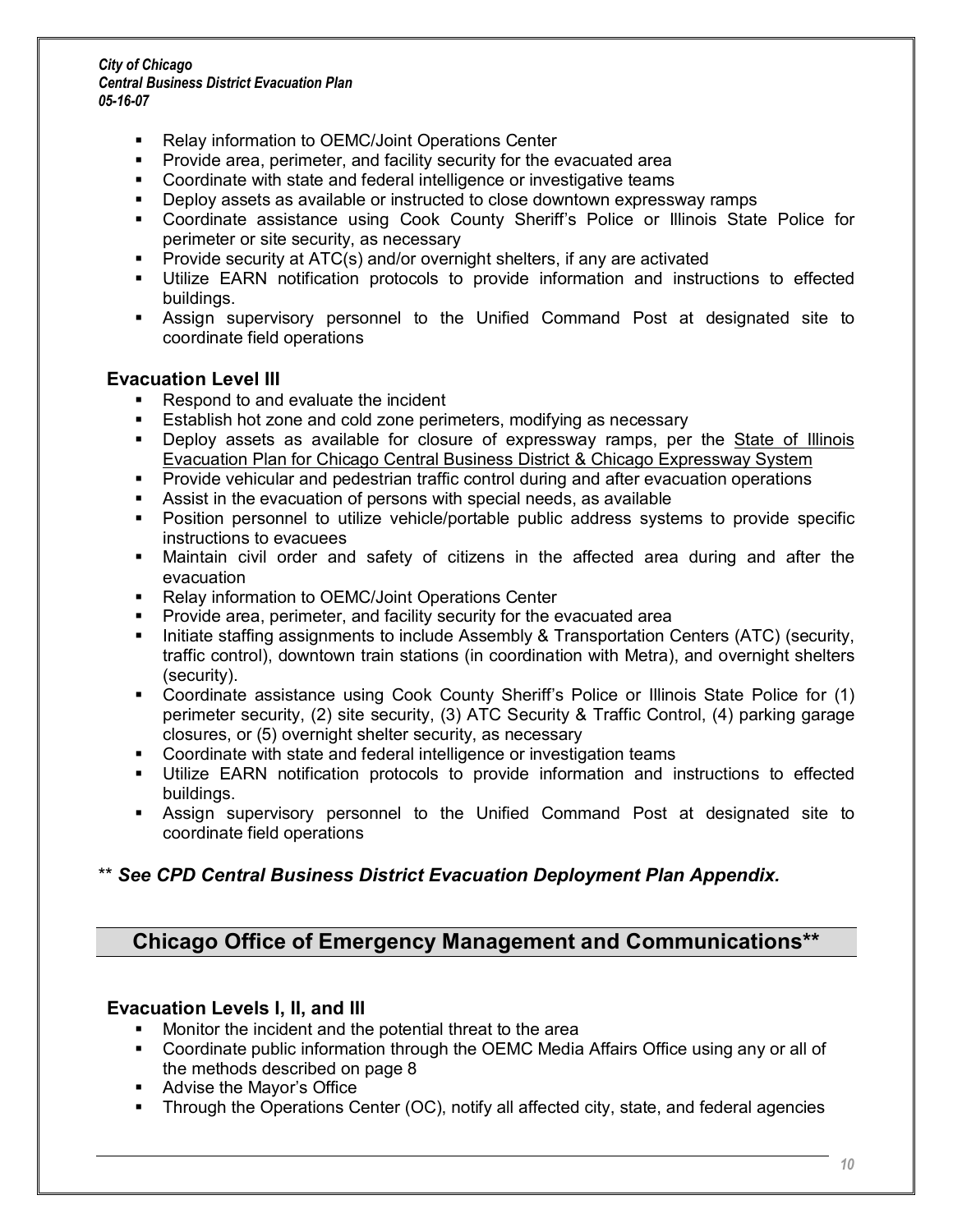- Liaison with state and federal agencies, as necessary
- ß Communicate appropriate information to critical commercial organizations as described on page 8
- ß Activate and operate the Joint Operations Center, if necessary
- **Establish and assign personnel to the Unified Command Post at designated site to** coordinate field operations
- ß Assign Traffic Control Aides to work with CPD, as required
- ß Provide supplemental phone services, if necessary
- 311Operations Assist the Operations Center with notifications to critical personnel
- 911 Operations Monitor call volume and type to assist with response
- ß Coordinate and modify participating department and agency response activities and incident perimeters, evacuation area and routes, and transportation system modifications
- ß Evaluate overnight shelter needs and initiate shelter activation as necessary
- Coordinate sheltering activities and services of the Chicago Department of Human Services, the American Red Cross, the Salvation Army, and other relevant agencies
- **Evaluate the need for activation of Assembly & Transportation Centers (ATCs) and initiate** ATC activation accordingly
- Oversee activation and staffing of ATCs, and coordinate with American Red Cross, The Salvation Army, CTA, CPD, ISP, and CCSP, accordingly
- · Coordinate closure of ATCs
- ß Initiate and coordinate re-entry/recovery planning with city agencies, business, and commercial organizations after the emergency

### \*\* *See OEMC Central Business District Evacuation Deployment Plan Appendix.*

## **Chicago Fire Department**

### **Evacuation Level I**

- **B.** Assist in the evacuation of persons with special needs, as available
- ß Investigate perceived hazmat threats and determine safe evacuation routes, as necessary
- ß Assist with high rise evacuations and Northwestern Memorial Hospital, as necessary
- Respond to medical emergencies and emergency victims
- ß Relay event information to OEMC

### **Evacuation Levels II and III**

- **BED Assist in the evacuation of persons with special needs, as available**
- ß Investigate perceived hazmat threats and determine safe evacuation routes, as necessary
- **BET Assist, with high rise evacuations and Northwestern Hospital, as necessary**
- ß Respond accordingly to medical emergencies and emergency victims
- ß Relay event information to OEMC
- Coordinate perimeters and staging areas with CPD
- Coordinate with state and federal intelligence or investigative teams
- ß Establish a multi-purpose aid station(s) along evacuation route(s) as needed
- ß Provide medical services at ATCs as needed
- · Assign supervisory personnel to the Unified Command Post at designated site to coordinate field operations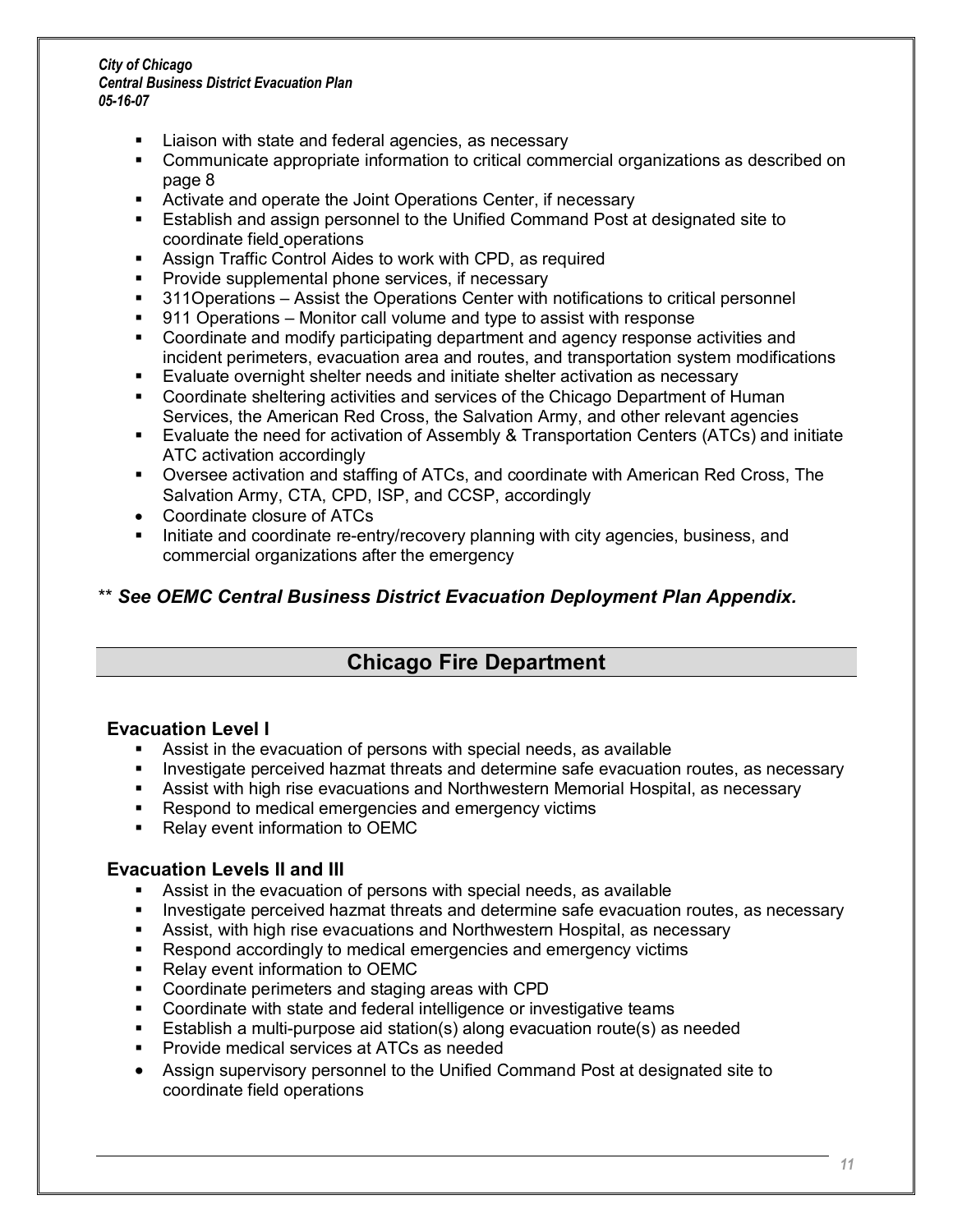## **Chicago Office of the Mayor / Mayor's Press Office**

#### **Evacuation Level I**

- ß Serve as the primary spokesperson before the media (or delegate that function)
- ß Give final approval of information and instructions released (or delegate that function)
- ß Directly or through the MPO, approve location for media briefings, and any special provisions for media access or coordination.
- Communicate, as necessary, with the Metropolitan Mayors Caucus and other urban leaders

### **Evacuation Levels II and III**

- ß Serve as the primary spokesperson before the media (or delegate that function)
- ß Give final approval of information and instructions released (or delegate that function)
- In concert with the OEMC, determine need for and location of JIC, and contact appropriate departments PIOs to staff
- ß Directly or through the MPO, approve location for media briefings, and any special provisions for media access or coordination
- ß Communicate, as necessary, with the Metropolitan Mayors Caucus and other urban leaders
- ß Coordinate with state authorities as necessary regarding ordering of an evacuation and/or declaration of an emergency or disaster

### **Chicago Department of Streets & Sanitation**

#### **Evacuation Levels I**

- ß Utilize or re-designate existing CBD personnel to assist with street closures, or towing, as necessary
- ß Deploy temporary (STOP) signage in cases of traffic light outages
- Maintain any necessary street closures and signage

#### **Evacuation Levels II and III**

- **Utilize or re-designate existing CBD personnel to assist with street closures and perimeter** security, or towing/relocating vehicles, as necessary
- **Deploy temporary (STOP) signage in cases of traffic light outages**
- **Maintain necessary street closures and signage**
- **BED Assist in preparations for ATCs, as necessary**
- **Provide vehicles for towing or relocations, or blocking of streets as necessary.**
- ß Provide heavy machinery and/or equipment, as necessary
- **•** Deploy barricades for traffic/crowd control
- Staff OEMC JOC

### **Chicago Department of Transportation**

### **Evacuation Level I**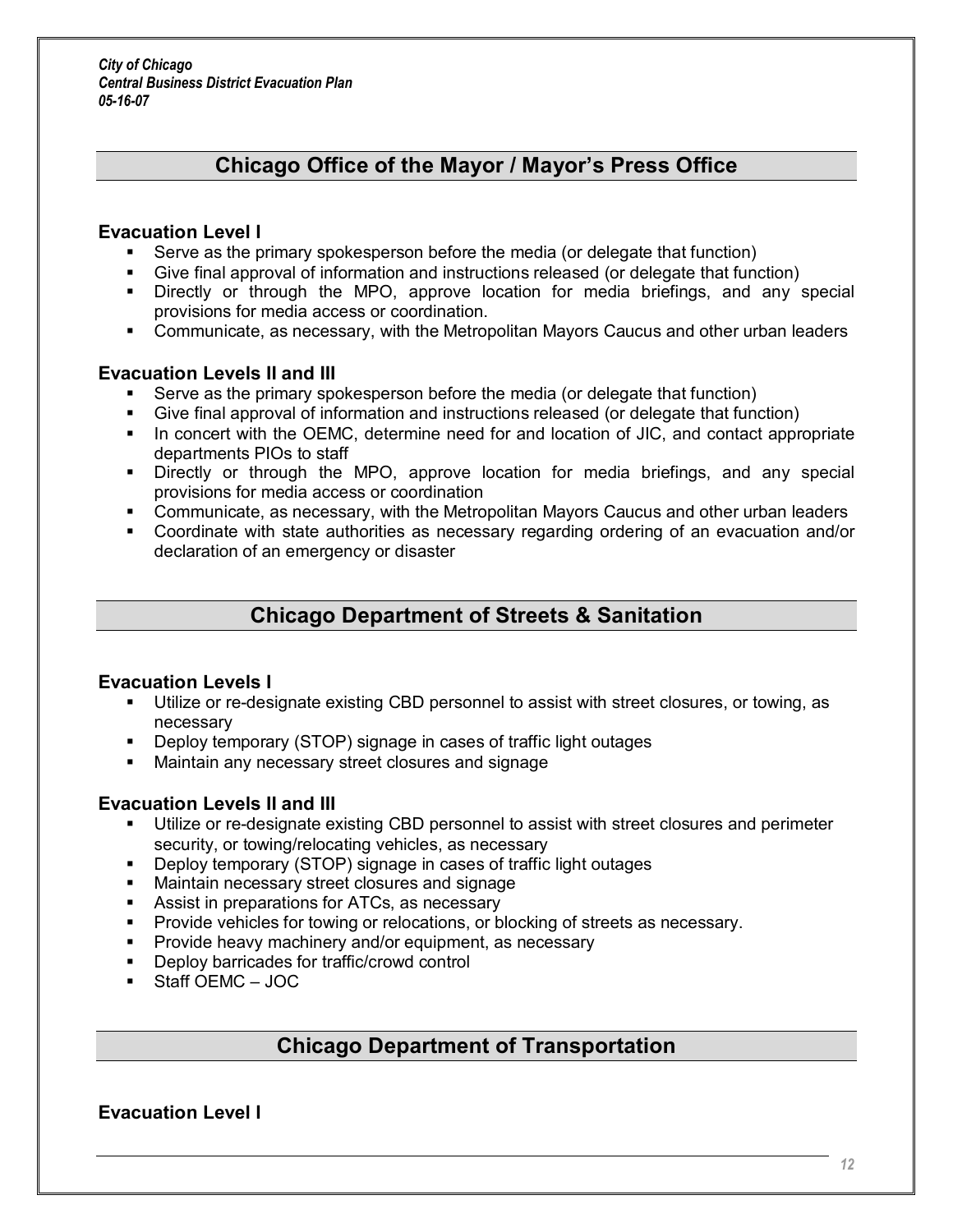- **BED Assist with street closures as necessary**
- ß Maintain any necessary street closures

#### **Evacuation Levels II and III**

- **Utilize or re-designate existing CBD personnel to assist with street closures and perimeter** security, or towing/relocating vehicles, as necessary
- **•** Deploy temporary (stop) signage in cases of traffic light outages
- **Maintain necessary street closures and signage**
- ß Provide heavy machinery and/or equipment, as necessary

### **Chicago Department of Fleet Management**

#### **Evacuation Level III**

- ß Report to locations indicated by OEMC or CPD to assist with traffic control
- ß Deploy Fleet vehicles to assist with on-site refueling and maintenance of city vehicles involved in evacuation efforts
- ß Provide heavy machinery and/or equipment as necessary

## **Chicago Department on Aging**

#### **Evacuation Level I**

• Contact and coordinate with special needs population to provide information and guidance

#### **Evacuation Levels II and III**

- ß Contact and coordinate with special needs population to provide assistance
- ß Coordinate with Chicago Department of Human Services, the American Red Cross, the Salvation Army and other relevant agencies regarding special needs populations who are at ATC(s), or staying in overnight shelters

### **Chicago Mayor¶s Office for People with Disabilities**

#### **Evacuation Level I**

ß Contact and coordinate with special needs population to provide information and guidance

#### **Evacuation Levels II and III**

- ß Contact and coordinate with special needs population to provide assistance
- ß Coordinate with Chicago Department of Human Services, the American Red Cross, the Salvation Army and other relevant agencies regarding special needs populations who are at ATC(s), or staying in overnight shelters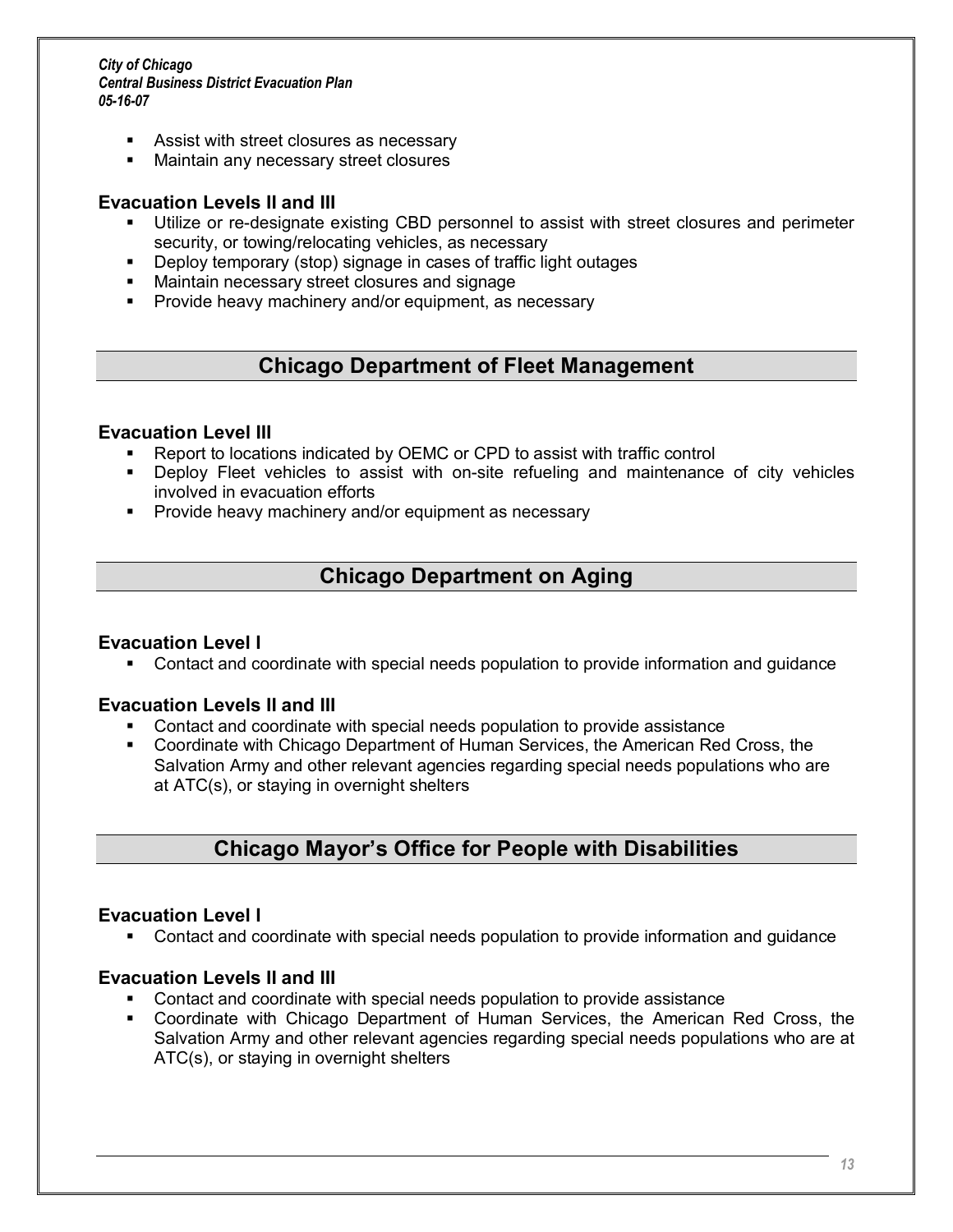### **Chicago Department of Human Services**

### **Evacuation Level I**

- **BET Alert staff to be on stand-by after receiving notification from the OEMC**
- **F** If event of long duration, (e.g. power outage), assist evacuees in need of support services

### **Evacuation Level II**

- ß Assist evacuees in need of support services
- In concert with the OEMC, coordinate staffing of ATC(s) and/or sheltering activities and services of the American Red Cross, the Salvation Army, and other relevant agencies

### **Evacuation Level III**

- ß Deploy staff to ATCs
- ß Assist any evacuees in need of support services
- In concert with the OEMC, coordinate staffing of ATC(s) and/or sheltering activities and services of the American Red Cross, the Salvation Army, and other relevant agencies

## **Chicago Transit Authority\*\***

### **Evacuation Level I**

- ß Initiate **Level 1** of the CTA Central Business District Emergency Evacuation Plan
- **Coordinate alterations in schedule with Metra, OEMC, and CPD**

### **Evacuation Level II**

- **Initiate Level 2** of the CTA Central Business District Emergency Evacuation Plan
- ß Coordinate alterations in schedule and routes with Metra, OEMC, and CPD

#### **Evacuation Level III**

- ß Initiate **Level 3** of the CTA Central Business District Emergency Evacuation Plan
- ß Coordinate alterations in schedule and routes with Metra, OEMC, and CPD
- **Deploy staff to ATCs and coordinate movement of assets to ATCs with OEMC**
- ß Continue alternate train boarding and bus re-routes as necessary, if downtown stations are inoperable or streets are impassable

### \*\* *See CTA Central Business District Evacuation Plan Appendix.*

### **Metra**

### **Evacuation Level I**

- ß Initiate **Level 1 Evacuation** of the Metra Emergency Response Plan to System Incidents
- ß Coordinate alterations in schedule and routes with OEMC, CTA and suburban law enforcement, as necessary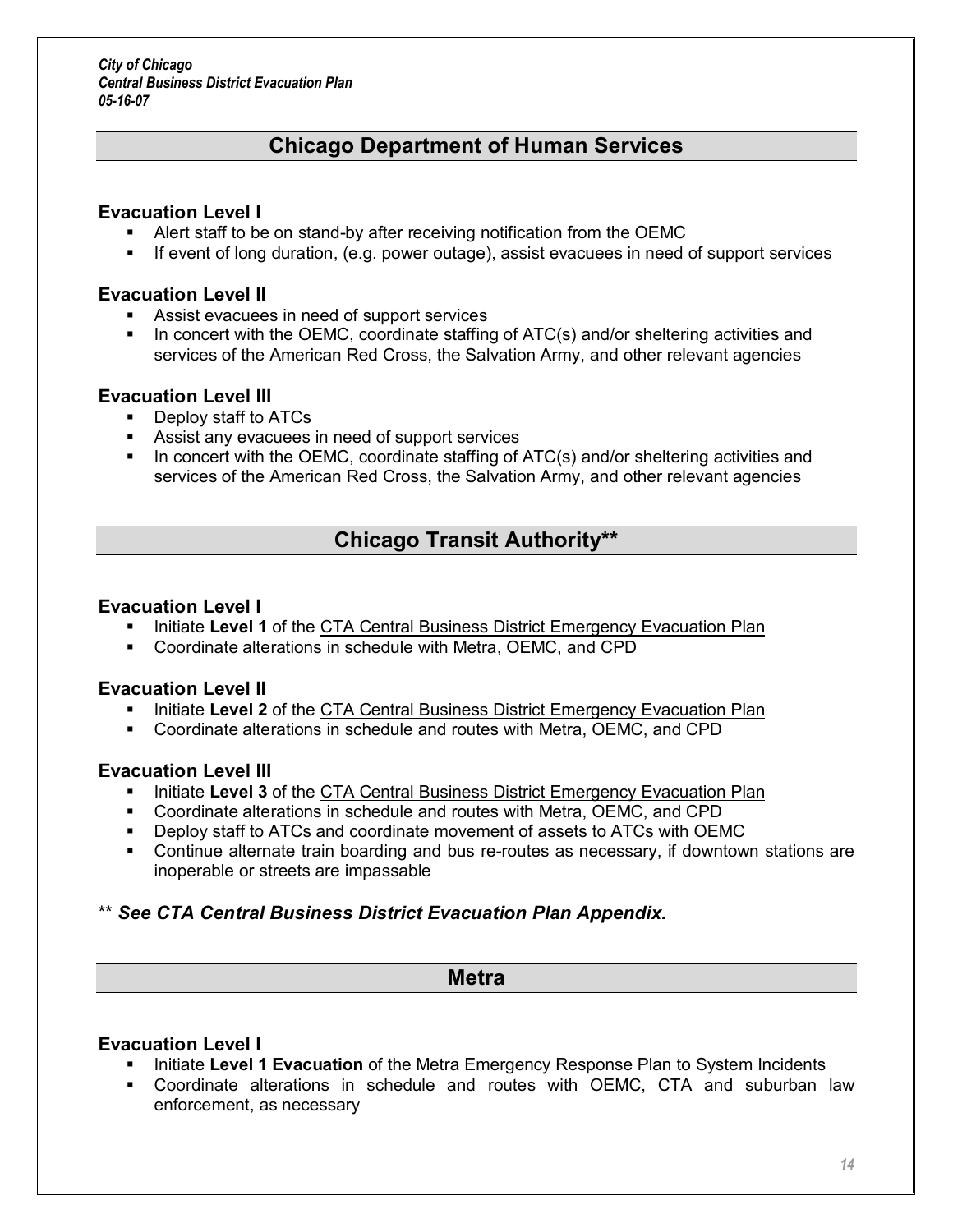#### **Evacuation Level II**

- ß Initiate **Level 1 Evacuation** of the Metra Emergency Response Plan to System Incidents
- **•** Coordinate alterations in schedule and routes with OEMC, CTA, CCSP, and suburban law enforcement agencies as necessary

#### **Evacuation Level III**

- ß Initiate **Level 2 Evacuation** of the Metra Emergency Response Plan to System Incidents
- ß Coordinate alterations in schedule and routes with OEMC, CTA, CCSP, and suburban law enforcement agencies, as necessary
- **•** Continue alternate boarding if downtown stations are inoperable

### **Illinois Department of Transportation**

#### **Evacuation Level I**

- ß Initiate and maintain expressway/highway closures and express lane reversals as described in the State of Illinois Evacuation Plan for Chicago Central Business District & Chicago Expressway System (IDOT Appendix), as necessary
- **Ensure coordination with the OEMC and CPD throughout event**

#### **Evacuation Level II**

- **Initiate and/or maintain expressway/highway closures and express lane reversals as** described in the State of Illinois Evacuation Plan for Chicago Central Business District & Chicago Expressway System
- **Ensure coordination with the OEMC and CPD throughout event**

### **Evacuation Level III**

- **EXEDENT Initiate full activation of the State of Illinois Evacuation Plan for Chicago Central Business** District & Chicago Expressway System
- ß Ensure coordination with OEMC and CPD throughout event
- ß Coordinate with state maintenance resources to maintain expressway/highway express lane reversals and closures, as necessary

### **Illinois State Police**

#### **Evacuation Level I**

ß Initiate and/or maintain expressway/highway closures and express lane reversals as described in the State of Illinois Evacuation Plan for Chicago Central Business District & Chicago Expressway System, as necessary

#### **Evacuation Level II**

ß Initiate and/or maintain expressway/highway closures and express lane reversals as described in the State of Illinois Evacuation Plan for Chicago Central Business District & Chicago Expressway System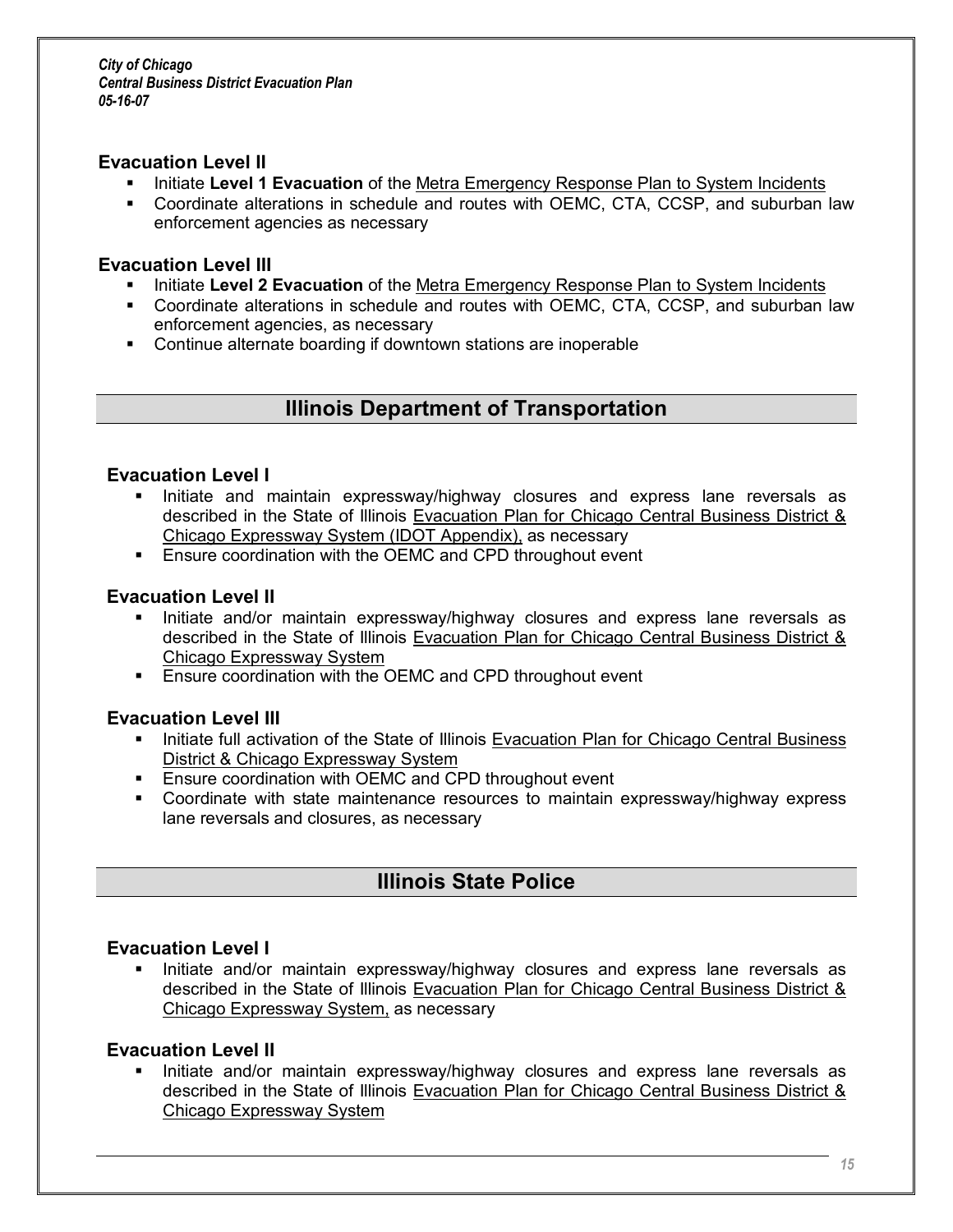ß Coordinate with CPD as necessary to assist with incident perimeter and overnight shelter security

#### **Evacuation Level III**

- Initiate full operation of the State of Illinois Evacuation Plan for Chicago Central Business District & Chicago Expressway System
- Coordinate with CPD as necessary to assist with incident perimeter security, ATC security, and overnight shelter security

### **Illinois Emergency Management Agency**

#### **Evacuation Levels II and III**

- **EXEDENT Activate elements of the State Plan, as necessary**
- Assist in coordination of state and federal resources needed for evacuees who cannot return to their residences
- **BET** Assign personnel to staff Chicago JOC

## **Cook County Sheriff¶s Police**

#### **Evacuation Levels II and III**

- ß Coordinate with Metra to provide security at outlying Metra stations
- Coordinate with CPD as necessary to assist with incident perimeter and overnight shelter security

## **Cook County Emergency Management Agency**

### **Evacuation Level III**

- ß Activate, as needed, in response to Metra Level 2 Evacuation and provide assistance at outlying Metra stations
- **BED Assistance, as needed, with activating suburban shelters**
- ß Assistance, as needed, in providing support services to evacuees at outlying Metra stations
- **Ensure coordination with the OEMC throughout event**

### **American Red Cross**

### **Evacuation Level I**

- ß Alert staff to be on stand-by after receiving notification from OEMC
- **If a long duration event, (e.g. power outage), assist evacuees in need of support services**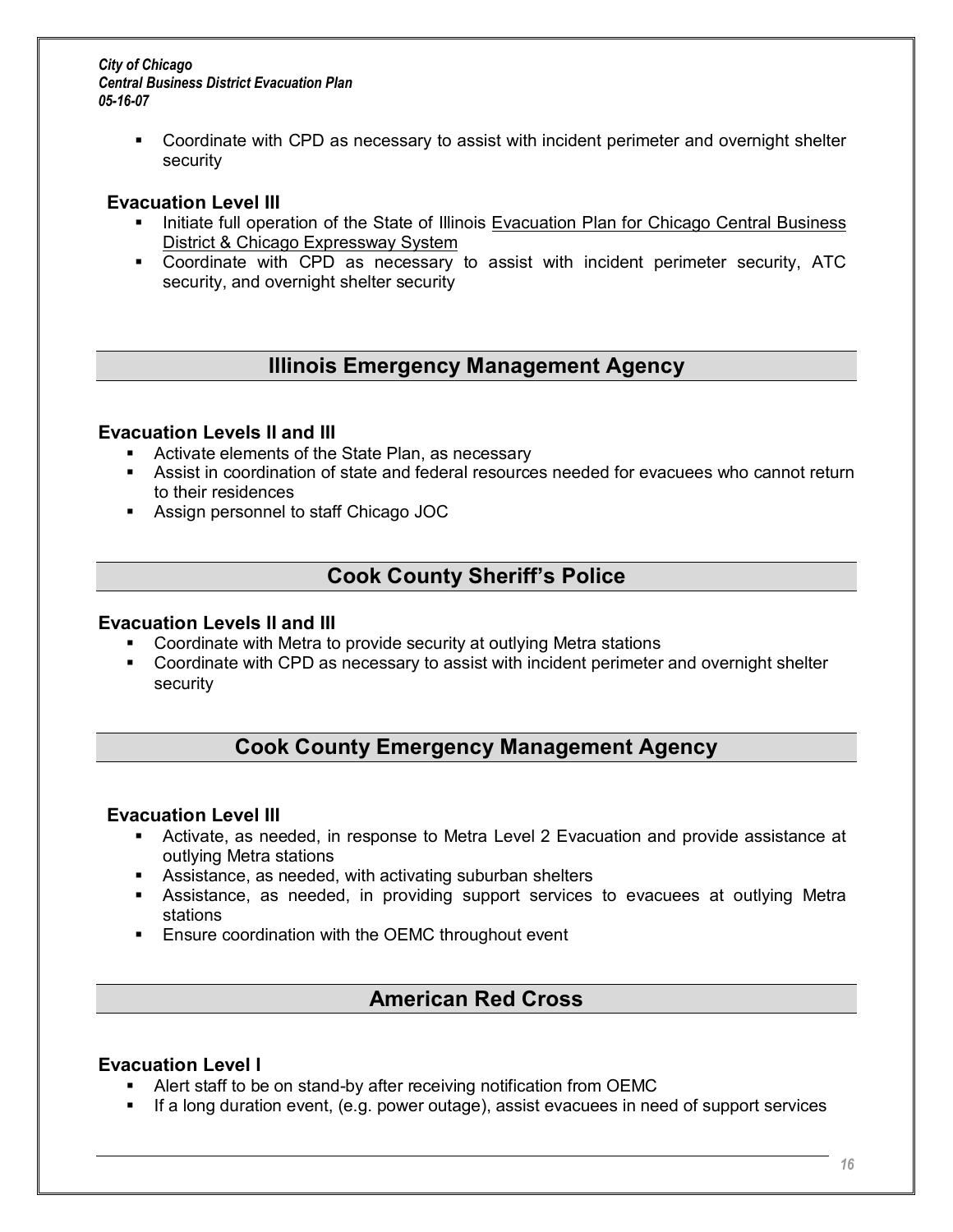**Provide mental health workers to ATCs to assist in the mental health of workers and** civilians, as necessary

### **Evacuation Level II**

- **BED Assist evacuees in need of support services**
- **EXECOORDINATE:** Coordinate overnight shelter needs for evacuees
- Activate call center, if requested
- **Provide mental health workers to ATCs to assist in the mental health of workers and** civilians, as necessary

### **Evacuation Level III**

- **BED Assist any evacuees in need of support services**
- **BED Assist with closure of ATCs**
- **EXECOORDINATE:** Coordinate overnight shelter needs for evacuees
- Activate call center, if requested
- **Provide mental health workers to ATCs to assist in the mental health of workers and** civilians, as necessary

## **The Salvation Army**

### **Evacuation Level I**

- ß Alert staff to be on stand-by after receiving notification from OEMC
- ß If a long duration event, (e.g. power outage), assist responders in need of support and rehab services
- **EXECT** Activate Pastoral Crisis Intervention Teams, if necessary
- Provide immediate response to provide hydration; over an extended period of time to provide food services along with hydration

### **Evacuation Level II**

- **BED Assist responders in need of support and rehab services**
- **•** Coordinate overnight shelter needs for responders, if needed
- Activate call center, if requested
- **BET Activate Pastoral Crisis Intervention Teams, if necessary**
- **Provide immediate response to provide hydration; over an extended period of time to** provide food services along with hydration

### **Evacuation Level III**

- **BED Assist any responders in need of support and rehab services**
- **•** Coordinate overnight shelter needs for responders, if needed
- Activate call center, if requested
- **BET Activate Pastoral Crisis Intervention Teams, if necessary**
- ß Provide immediate response to provide hydration; over an extended period of time to provide food services along with hydration